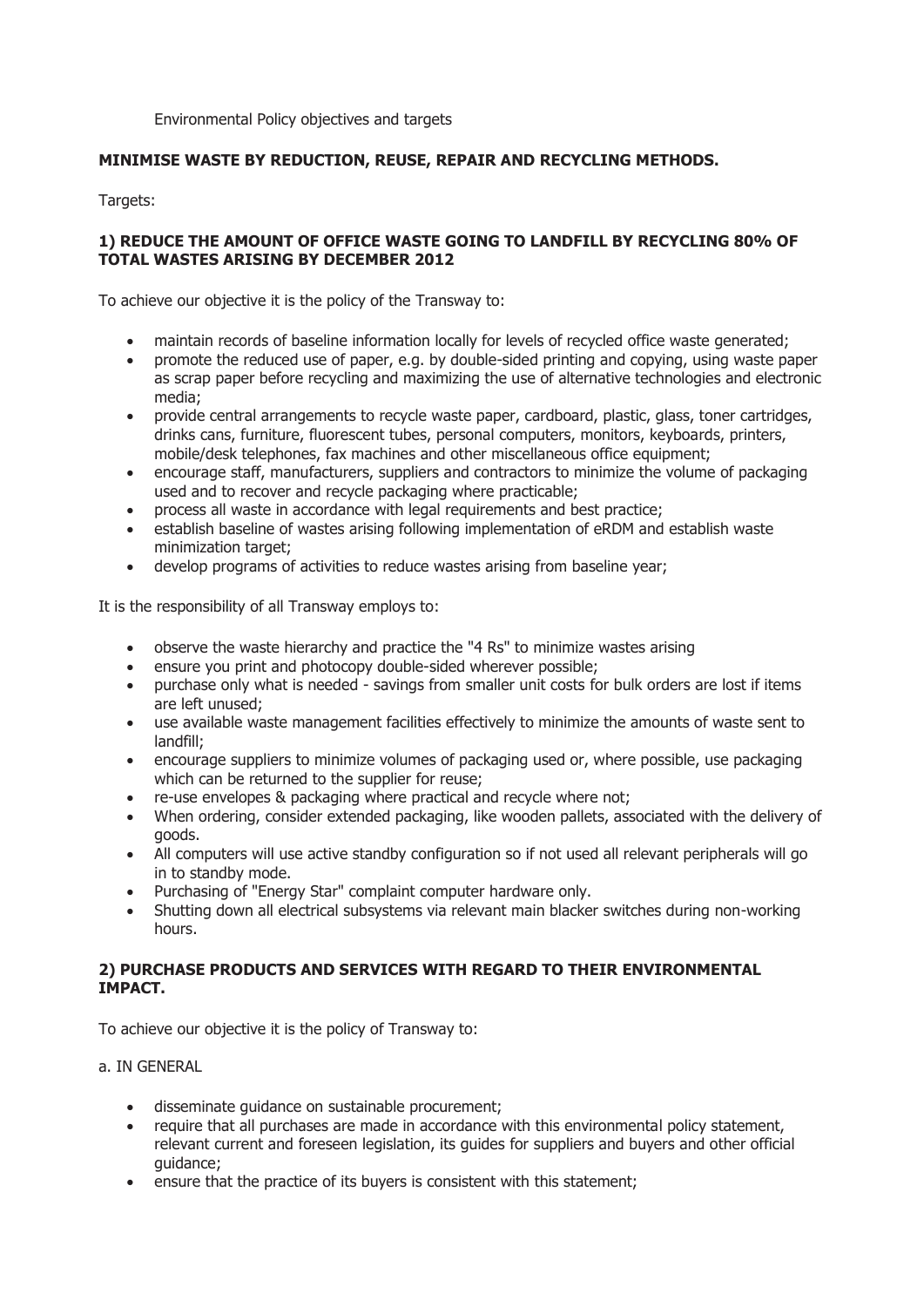- specify recycled products where practicable and where they provide value for money taking account of whole life costs;
- encourage the use of the most energy efficient products where they give value for money, taking account of whole life costs;
- specify at least 5% of the value of materials used on projects over 2M\$ in construction applications should derive from recycled content;
- specify fully bio-degradable substances such as wood, cardboard and vegetable based lubricating oils, where they represent the best environmental option and value for money;
- minimize the use of batteries, where there is a better environmental option offering value for money, by improving information about alternatives to buyers;
- integrate reclamation and recycling or an environmentally preferable method of disposal of packaging into supply contracts;
- develop practical trials in the workplace to establish suitability of environmentally preferable goods for general office use;
- meet all relevant current and foreseen statutory regulations and official codes of practice and ensure contractors do the same wile working with Transway

# b. WOOD

- minimize the need to purchase wood products by re-using or reconfiguring existing resources where practical;
- specify in orders and contracts that suppliers must provide evidence that timber and timber products have been lawfully obtained from forests or plantations that are being sustainably managed;
- consider buying reclaimed timber or products made from reclaimed timber where it is cost effective and practical;
- specify chipboard and medium density fiberboards (MDF) indicating a preference for those made with a minimum percentage of 80% recycled material;
- ensure documented or certified evidence under a credible scheme is provided by suppliers which demonstrates:
- 1. the operation of an environmental management system, incorporating forest management criteria that complies with internationally recognized principles;
- 2. certification under a national or country specific scheme which is approved by one or more internationally recognized umbrella or accreditation schemes;
	- put in place procedures for considering and recording any purchase which cannot be substantiated as coming from sustainable sources which cover:
- 1. the necessity of the purchase (eg for particular species of timber)
- 2. The specification, e.g. Can another species meet the requirements? Can large sizes be met by gluing? Can supply dates be extended?
- 3. justification of the purchase in terms of value for money taking account of whole life cycle costs
- 4. the use of independent advice;
- 5. an assessment of the effect of using alternative products, eg is the alternative (steel, concrete, plastic, etc) likely to be more damaging to the environment; and
	- Obtain authorization from a senior manager at least one level above that of the project manager only if an exemption to the above is essential.

# c. PAPER

- ensure that all Transway employees purchase recycled paper for general office applications containing 100% recycled content with a minimum of 75% post-consumer waste;
- all other paper for printing and writing applications should contain at least 50% recycled content;
- ensure all products for tissue paper applications contain 100% recycled content;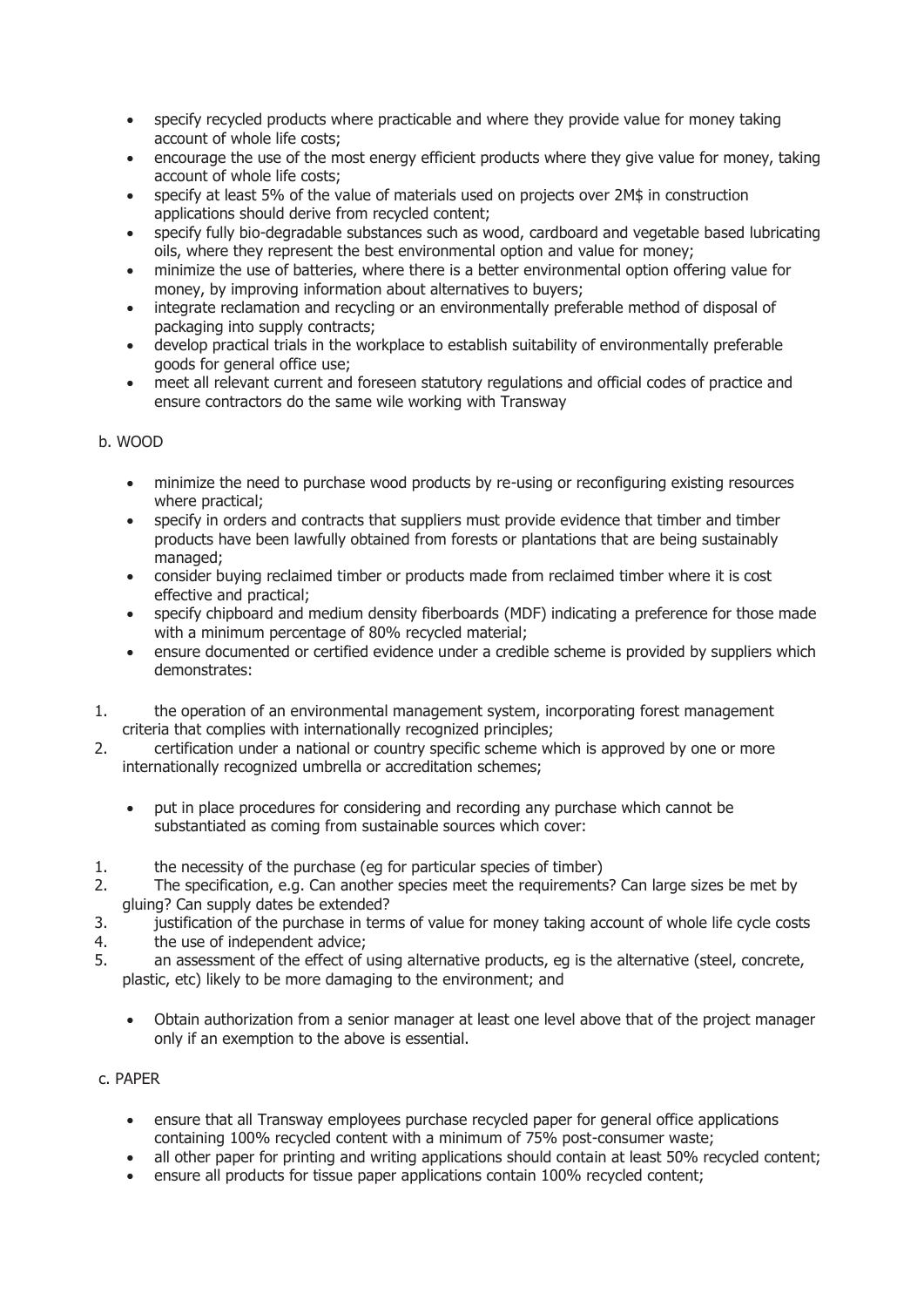It is the responsibility of all Transway Employees to:

 satisfy the environmental considerations of Transway's procurement policy; and use recycled paper for all general printing, photocopying and writing applications.

# **3) USE ENERGY EFFICIENTLY TO MINIMISE GREENHOUSE GAS EMISSIONS.**

Targets:

- Reduce total electrical usage per employee by 10% by the end of 2012 relative to 2011 levels.
- Reduce total electrical usage per employee by 25% by the end of 2018 relative to 2011 levels.

To achieve our objective it is the policy of Transway to:

- maintain our plant and machinery to ensure optimum efficiency;
- encourage staff to save energy through activities to raise their environmental awareness in the workplace and at home;
- continue to research new products, methods and technologies for conserving energy and resources, including heat exchange units, renewable power generation and displacement cooling systems whenever feasible and cost effective;
- develop an energy action plan identifying no cost, low cost and capital cost measures looking at both better management of existing systems and where better technology can be utilized to reduce the carbon emissions relative to building operations;
- Display the 'operational ratings' (actual energy performance) at our Office buildings

It is the responsibility of Transway employee's staff to:

- use all electrical equipment efficiently to minimize energy waste remembering to switch off when not in use and before you leave each night;
- Shut down the PC when intending on being away from your desk for more than 30 minutes, or when not in use - as a guide if the screensaver is showing at least the monitor should be switched off. Remember to switch off your monitor each time you power down your PC; even in power save with the base unit switched off it is still using energy;
- Not use personal electrical items in the workplace such as kettles and toasters.
- Report any heating or lighting faults or damage to help minimize possibility of energy waste; and work within the requirements of the Government's thermal comfort guidance to help ensure efficient use of energy.

#### **4) REDUCE THE NEED FOR TRAVEL.**

Targets:

• Eliminate the excess of company cars used for in town meetings to no more than one. By the end of 2012.

To achieve our objective it is the policy of Transway to:

- reduce congestion and exhaust emissions by introducing and developing Travel Plans for business trips and transport operations have on the environment;
- continually review the feasibility and availability of alternative-fuelled technology for Transway vehicle fleet;
- prohibit the unnecessary idling of vehicle or other engines on Transway sites;

It is the responsibility of Transway employee's to: